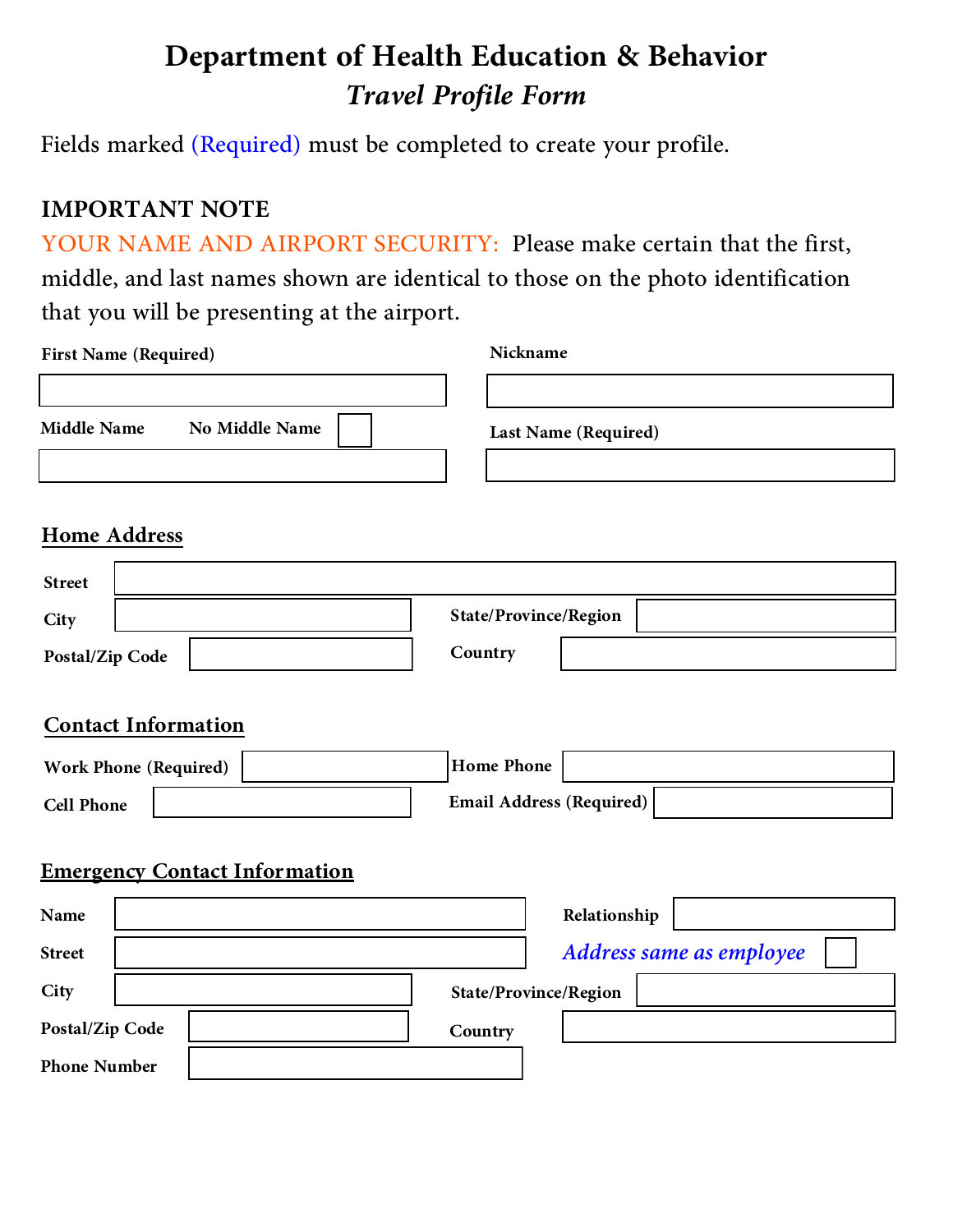## **Travel Preferences**

| Eligible for the following discount travel rates/fare classes (select from drop down)                                                 |  |  |
|---------------------------------------------------------------------------------------------------------------------------------------|--|--|
| Government<br>AAA/CAA<br>Military<br>Senior/AARP                                                                                      |  |  |
| <b>Air Travel Preferences</b><br>Please select your preference for seat, seating section, and special meal needs from drop down menu. |  |  |
| <b>Special Meals</b><br><b>Seating Section</b><br><b>Seat</b>                                                                         |  |  |
|                                                                                                                                       |  |  |
| <b>Preferred Departure Airport</b>                                                                                                    |  |  |
| <b>Other Air Travel Preferences</b>                                                                                                   |  |  |
| <b>Medical Alerts</b>                                                                                                                 |  |  |
|                                                                                                                                       |  |  |
| <b>Hotel Preferences</b>                                                                                                              |  |  |
| Don't Care<br>Please select your preferred room type from drop down menu.<br><b>Smoking Preference</b>                                |  |  |
| <b>Non-Smoking</b><br><b>Room Type</b>                                                                                                |  |  |
| <b>Smoking</b><br><b>Foam Pillows</b>                                                                                                 |  |  |
| Message to Hotel Vender                                                                                                               |  |  |
| I prefer a hotel that has:<br>a restaurant<br>room service<br>Early check-in<br>a gym<br>a pool                                       |  |  |
| <b>Blind accessible</b><br>Wheelchair access<br><b>Accessibility Needs</b>                                                            |  |  |
|                                                                                                                                       |  |  |
| <b>Car Rental Preferences</b><br>Please select your preference for smoking and car transmission from the drop down menus.             |  |  |
| <b>Car Transmission</b><br><b>Smoking Preference</b>                                                                                  |  |  |
| In-car GPS system                                                                                                                     |  |  |
| <b>Message to Car Rental Vendor</b>                                                                                                   |  |  |
|                                                                                                                                       |  |  |

## **Frequent-Traveler Programs Your Frequent Traveler, Driver, and Hotel Guest Program**

(Please enter programs <u>exactly</u> as they appear on your card, <u>excluding</u> spaces and dashes. <u>Do not add any</u><br>additional characters. Do not include the carrier code. If you enter a program incorrectly, we will get a profil

**Air/Rail Carrier:** *Include carrier & frequent traveler #*

**Hotel:** *Include hotel chain & guest #*